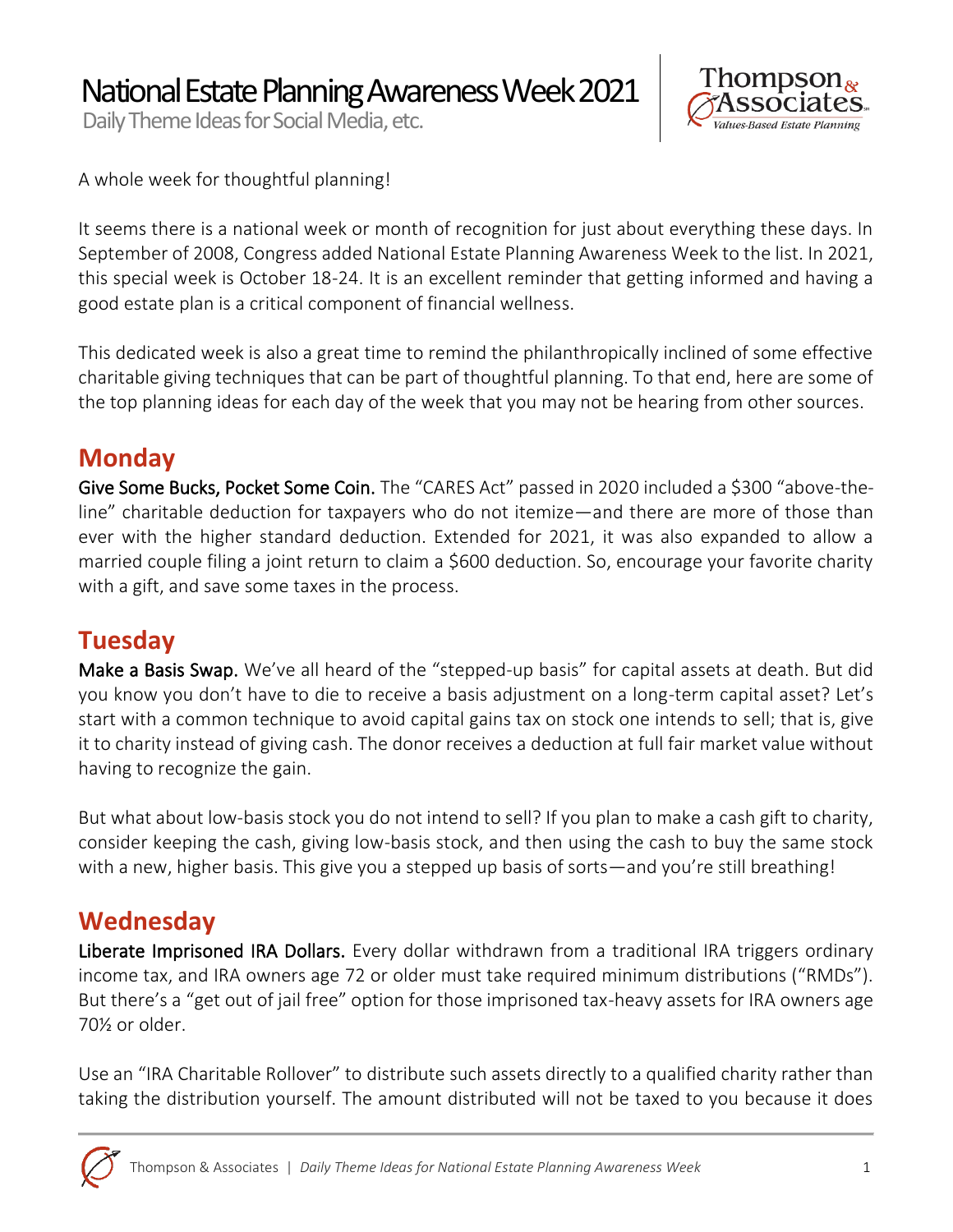not even count as income. If you have mandatory RMDs, the "qualified charitable distribution" will count directly toward your required minimum distribution (up to \$100,000 per year).

# **Thursday**

Go Ahead, Get Your "Gifties" in a Bunch. Many taxpayers still have significant deductible expenses and donations, but not quite enough to itemize under the higher standard deduction. Others may have a higher-than-normal income year for which additional deductions could help mitigate the tax consequences. If you find yourself in a situation like that, a simple change in timing might help.

# **Friday**

Gifts to Soothe a Roth Bite. Many people opt to convert a traditional IRA or 401(k) plan to a Roth IRA, but that can come with a significant tax bite (i.e., all of the converted funds are taxable as ordinary income). For those with the means to make larger cash gifts to charity in the year of conversion, the deduction can help offset the income recognized due to the conversion. Remember that for 2020 and 2021 the CARES Act boosts that offset ability by allowing a deduction for cash gifts up to 100% of AGI.

### **Saturday**

"Give it Twice" Trusts for IRAs. This idea is more traditional estate planning than income tax planning, but still quite worthy of mention as part of National Estate Planning Awareness Week. The "SECURE Act" passed at the end of 2019 included several favorable changes for taxpayers with tax-deferred retirement accounts, but it included one bitter pill—elimination of the so-called "stretch IRA." Now, instead of being able to stretch payments from an inherited plan over the beneficiary's life expectancy, all such funds must be withdrawn within ten years following the account owner's death (with some exceptions).

But wait! There's a charitable option to the rescue. Instead of leaving tax-deferred retirement accounts outright to heirs or to a traditional trust for them, consider directing them to a Charitable Remainder Trust ("CRT") (or a Charitable Gift Annuity ("CGA")) for them. A CRT may pay an income to the heir for a specific term up to 20 years (already doubling the hobbled stretch IRA option), or perhaps the heirs' lifetime in the right situation. Similarly, a CGA may be created at death using the tax-qualified funds for the heir's lifetime. The CRT or CGA will qualify for some level of charitable estate tax deduction (if needed), it will force a stretch of the income that you intended for your heirs, and the remaining assets at the end of the income term will leave a legacy of charitable giving. For those with estate tax concerns, it also gives the estate a charitable deduction to save taxes.

## **Sunday**

**Time to Coast.** You've had a busy week if you implemented or took initial steps for any of these ideas. So, you deserve a break! Take Sunday to "spend" or "give" some time to yourself and your loved ones. After all, an old saying has it that "charity begins at home."